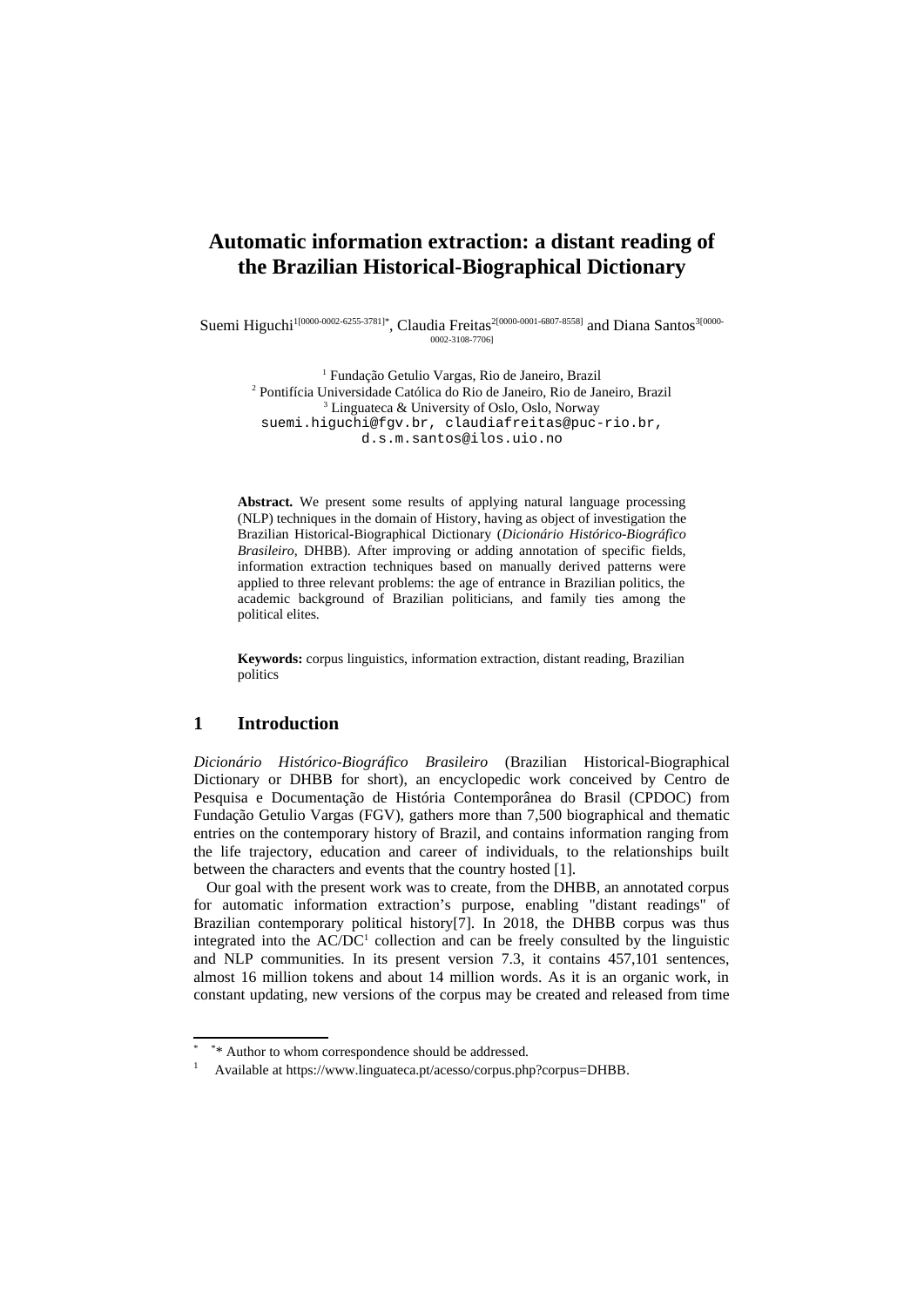to time. Furthermore, DHBB is also available to the research community in an open repository under version control<sup>[2](#page-1-0)</sup>[8].

The complete process of creating the DHBB corpus includes the morphosyntactic analysis of the material, the identification of domain relevant entities, the addition of semantic annotation to the corpus, the definition of semantic relations of interest and the mapping of lexical-syntactic patterns expressing these relations. These steps prepare the texts for the identification of the structures of interest, which are then extracted and presented in a structured way. We evaluate here a set of textual patterns according to their productivity in the DHBB, for the following topics: age of the politicians when entering public life, their academic training and family ties.

Our assumption is that by using specifically designed lexical-syntactic patterns it is possible to extract high quality information from an annotated corpus, at least in an encyclopedic genre in the History domain.

 The main motivation to explore the DHBB through computational linguistic tools arose from the need to search for certain kinds of information without closely reading a large number of entries. A survey carried out with researchers who frequently consult the Dictionary asked them which questions they would have liked to have answered automatically. From this survey, questions emerged such as: How is the educational background of political cadres characterized over time? How old were Supreme Court ministers when they were nominated? Who are the politicians who have family ties to other politicians? Which ties?

The answers to these questions are found dispersed in the entries and are not indexed in metadata fields. An information extraction system (IE) helps to overcome this challenge, as it aims to select and obtain specific information from large volumes of text.

### **2 Information Extraction**

When we talk about information extraction (IE) we are referring to the process of automatically obtaining structures – such as entities, relationships between entities and attributes that describe entities – from unstructured sources. An IE system can, for example, identify and extract from a collection of texts the name of all the mentioned organizations - including those that the user had no prior knowledge of -, the name of all the people who have any link with these organizations, and the type of link.

Among the strategies adopted in these systems, there are those that use inference rules from linguistic clues and those that use lexical lists. The clues enable the identification of patterns and can be based on different features, such as morphosyntactic, orthographic, context and so on, and may be language dependent or not. Lexical lists are simpler and do not consider the contexts in which the terms appear; one of the motivations for its use is the fact that parsers are not able to identify with 100% accuracy certain entities, even with the help of morphosyntactic heuristics applied in named entity recognition (NER). As for computational methods, we can roughly classify them into rule-based approaches and machine learning

<span id="page-1-0"></span><sup>2</sup> Available at https://github.com/cpdoc/dhbb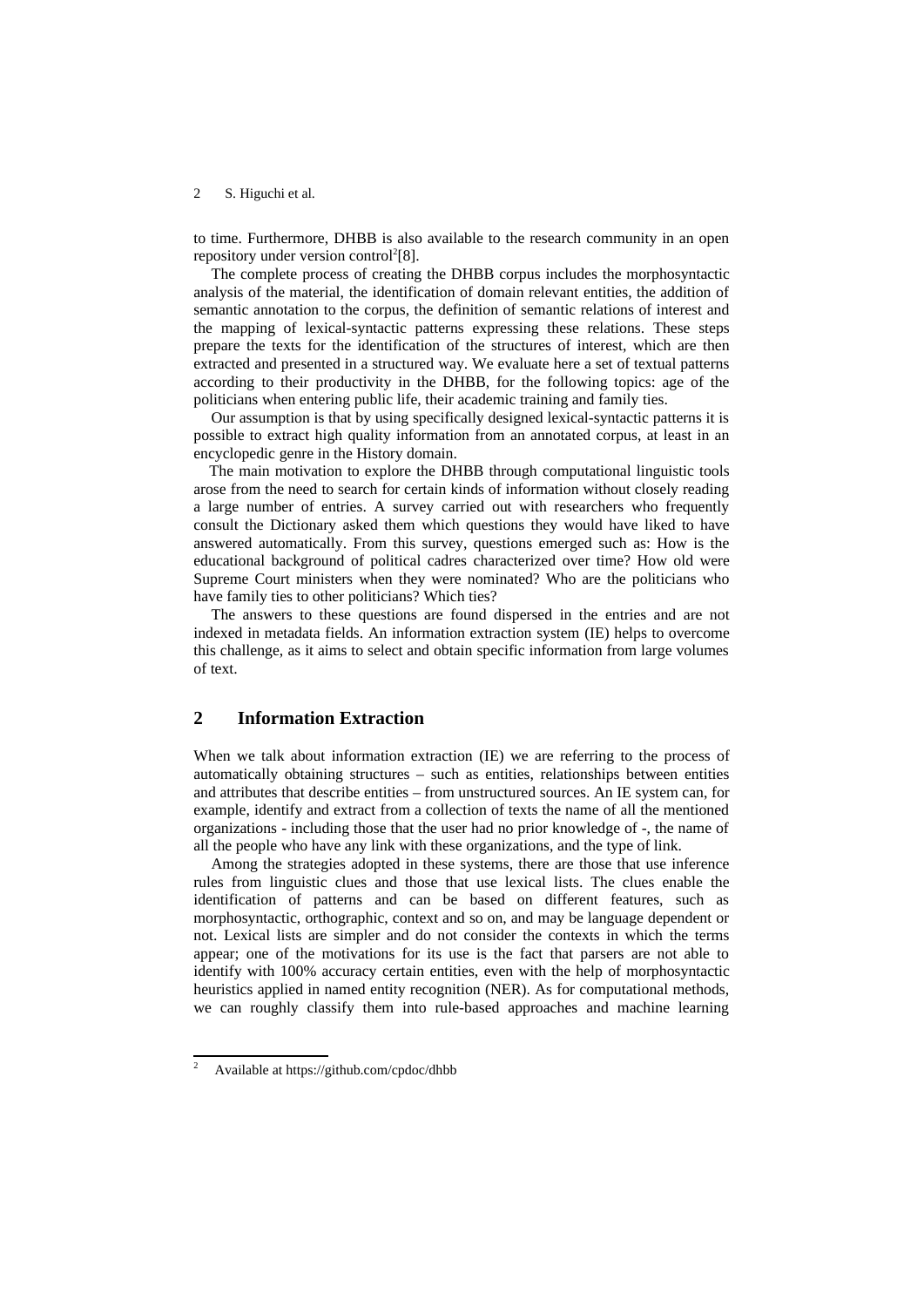approaches (supervised, semi-supervised and unsupervised), and there are those that combine both.

Since we use the first approach, we are only going to describe it here, not the second. Extraction rules are developed manually and mainly relies on lexicalsyntactic aspects of sentences. Although at first sight they are constructions that are presented in a very simple way in the language, the formalization of these patterns brings positive results as they serve as clues for the automatic discovery of information structures in the text. According to Hearst [5], different relationships can be expressed using a small number of lexical-syntactic patterns. Her work to extract *is-a* relationships is widely known and cited. These patterns are constructed from phrases containing clues such as "and", "such as", "like", "or", etc., combined with punctuation marks, placeholders for named entities, and regular expression elements. For example, the pattern "such NP as  $\{NP, \}^*$   $\{(or \mid and)\}$  NP" can be applied to examples like "...works by such authors as Herrick, Goldsmith, and Shakespeare", and extract the following relations: is-a("author", "Herrick"), is-a("author", "Goldsmith"), is-a("author", "Shakespeare") [6,10]. The main advantage of rule development is that, due to their declarative nature, these patterns are understandable by humans and the effects of change are directly visible when compared to a machine learning model, which requires a training phase and an extraction phase. In general, the quality of the information extracted is quite high, but recall is usually low [11]. This approach has as its main issues scalability - given the high cost of developing rules -, and managing large sets of rules.

# **3 Methodology**

The strategy we adopted for extracting information is the one identified by the work developed by Marti Hearst [5], where information is extracted with help of a set of lexical-syntactic patterns. This choice is due, among other factors, to the predictability of the DHBB texts, whose writing follows a fairly standardized structure. Furthermore, the AC/DC workflow allows us to improve the identification of certain types of information in the corpus through the creation of rules and lexicons of different semantic fields. Thus, new annotations are progressively incorporated into the corpus, to be accessed in search expressions.

The parser used was PALAVRAS, chosen for a number of reasons. The main ones are that this analyzer is specially designed for the Portuguese language, being considered one of the best within the chosen approach, with good syntactic and semantic analysis quality, and is also adopted by Linguateca for processing all corpora included in the AC/DC project [12]. PALAVRAS is rule-based, following constraint grammar (CG) and also performs NER. The tagging of candidate named entities is made in three levels: i) known lexical entries and lists of additional terms; ii) pattern-based prediction (morphological module); and iii) context-based inference for unknown words. Furthermore, the parser joins fixed expressions with the noncompositional semantic-syntactic function for MWEs, creating composite tokens and facilitating token-based CG syntactic rules [3].

The corpus is available through AC/DC, a service developed by Linguateca to make annotated corpora accessible through a web interface. The system employs the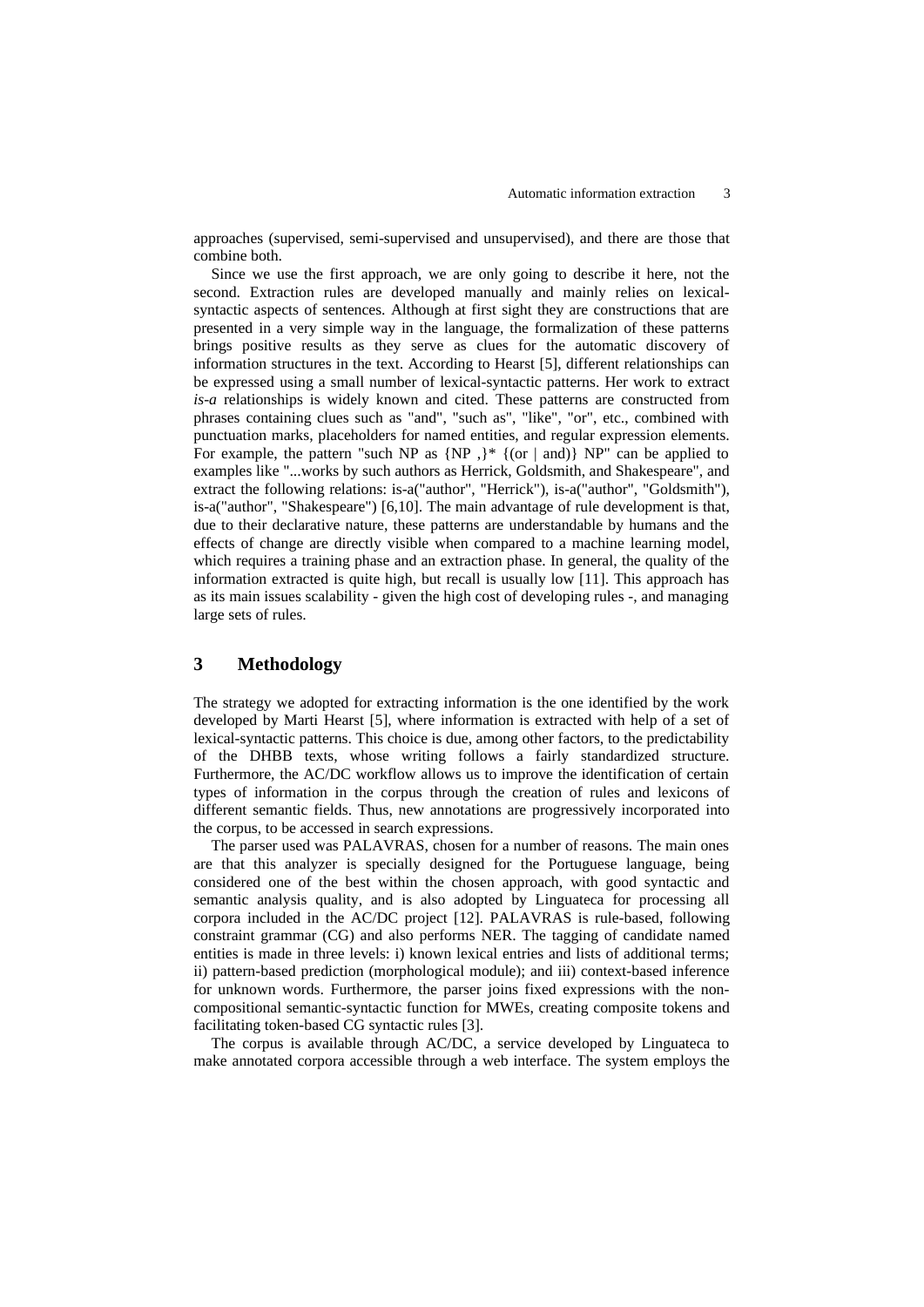IMS Open Corpus Workbench (CWB), a collection of open source tools aimed at questioning corpora enriched with linguistic annotation. CWB sees the corpus as an entity with its own integrity that can be interrogated but never changed, allowing for several different levels of annotation [14]. By being included in the AC/DC environment, queries to the DHBB – expressed through the CQP (Corpus Query Processor) language – can return different types of information, such as concordances or distributions, using extended regular expressions over linguistic annotation and other information present in the corpora.

A predetermined set of semantic tags assigned by PALAVRAS was used to identify some classes of entities in the corpus that we were interested on, namely  $\langle$ hum $\rangle$  for person,  $\langle$ org $\rangle$  and  $\langle$ inst $\rangle$  for organization/institution,  $\langle$ party $\rangle$  for political party, <occ> and <event> for event, <civ> for place, <tit> for document/work and <hprof> for professional role. A class able to bring together instances related to government plans, programs, agreements, treaties, laws, decrees, codes and all sorts of political formulations was missing, so we created a new class for this purpose: <titfpol>. The annotation of this class was made from a list containing instances that belong to it.

After the analysis made by PALAVRAS and other common processing by the AC/DC project, the structure of each entry is now in a pseudo-xml format, with segmented paragraphs and sentences, embedded metadata, and syntactic and semantic tags assigned to tokens. The result is a corpus containing annotation of words, lemmas, grammatical categories (pos), verb tenses, syntactic function and additional semantic information.

To improve NER, we created lists of entities obtained from three sources: i) instances existing in categories on Wikipedia; i) instances found with the AntConc concordancer using lexical clues applied to the corpus; and iii) instances identified by PALAVRAS and manually reviewed. These lists comprise 25,970 organizations, 1,250 policy formulations, 18,488 persons, 350 events and 1,011 political parties.

An extra layer of semantic annotation was then added with help of the *corte-ecostura* (cut-and-sew) tool developed for this purpose [13]. In general terms, the process starts from an initial lexicon whose correspondences in the corpus are noted as belonging to the target semantic field. Through context analysis of the annotated words, specialization or elimination rules are created to correct ambiguous cases. Using the same tool, we tackle two problems that affect the identification of some entities in the corpus. The first is due to errors in the segmentation of proper names, as in the case of *Eugênia Lopes de Oliveira Prestes de Macedo Soares*, which was automatically recognized as being two proper names instead of one: *Eugênia Lopes de Oliveira Prestes* and *Macedo Soares*. Adding some manual rules in the *corte-ecostura* we were able to join the two segments. The second problem is related to the various forms of writing the names of the biographees. It was necessary to both identify these variations in the corpus (lemmas) and their posterior unification. So we retrieved all proper names that PALAVRAS annotated as being "human" and that were not identical to any entry name, checked manually this list, and created a correspondence table indicating which lemmas corresponded to which biographees (called "grounding" in [9]). This is an iterative process: the list of lemmas is obtained, the correspondences are made; we get a new list, new matches, and so on.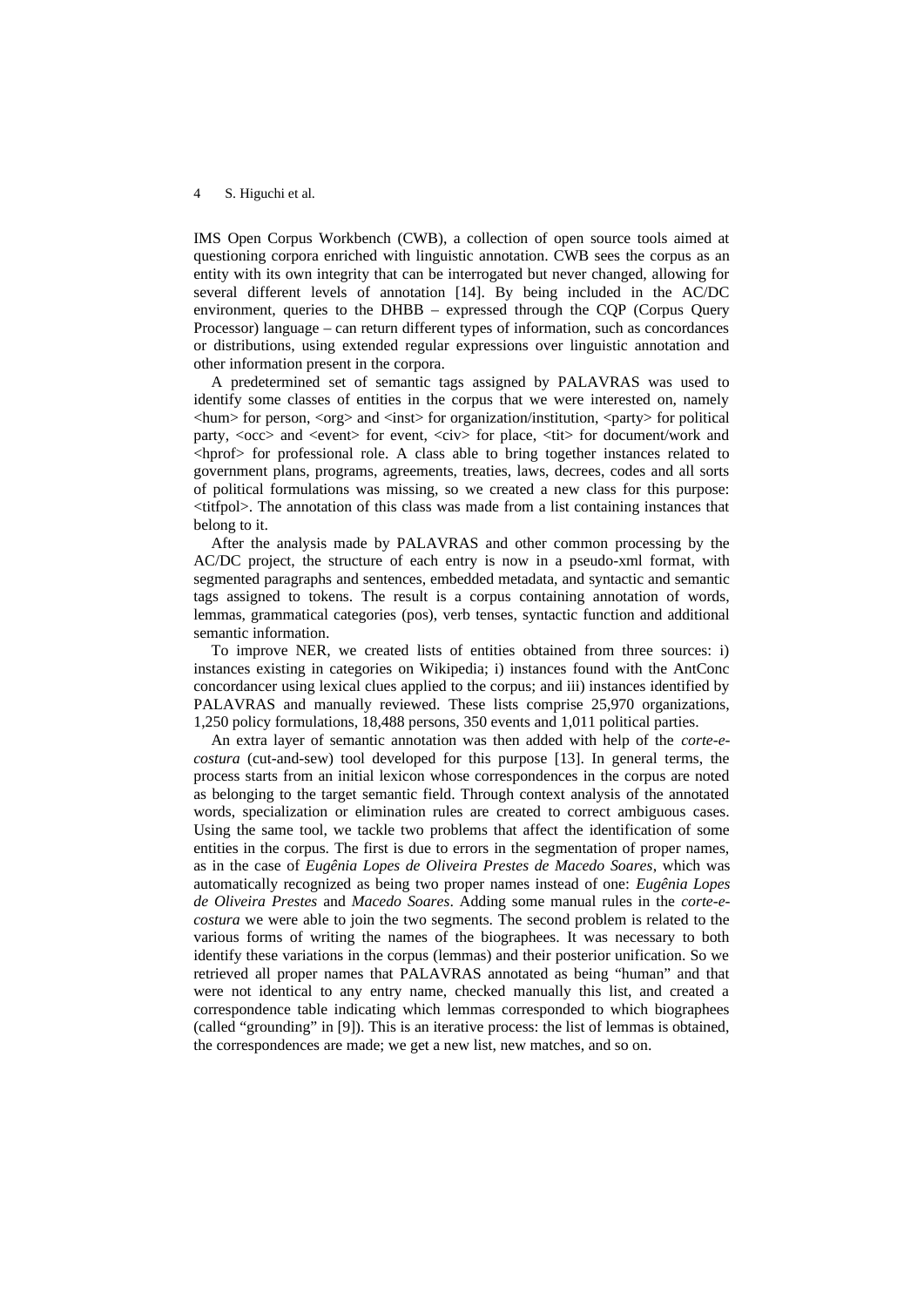After these preprocessing tasks, whose goal is to perfect the annotation in the corpus, we proceed to the IE stage proper, where we identify a set of patterns that can be tested and evaluated regarding their productivity in relation to the DHBB. We can summarize this new process as follows: for each theme, we observe in a sample of entries how the sentences that bring the desired information are constructed and we separate as many of them as possible, considering diversity and scope. We then translate these constructions into lexical-syntactic patterns with regular expressions, iteratively testing them until we get the sentences we are interested in. Finally, we concatenate all expressions, query the corpus, and postprocess the results using R. The excerpts of interest are isolated and synthesized, and the specific information is extracted with finer rules, to be then crossed with metadata.

# **4 Extraction evaluation**

The first information to be extracted was the year of birth of the biographees. Only one pattern was needed, because the context in which this information appears in the entries follows a certain pattern: it is always located in the first paragraph, and is preceded by the character's name, with few variations. For example: "Moroni Bing Torgan was born in Porto Alegre on June 10, 1956." or "Álvaro Francisco de Sousa was born on February 28, 1903." The pattern created was:

[classe="bio.\*" & dicionario="dhbb" & pos="PROP.\*"]+ [: pos!="PROP.\*" :][]{0,1} [lema="nascer" & word!="nascido|nascer"] [pos="PRP.\*"][]{0,21} [pos="NUM.\*|ADJ.\*"] [word="de"]? [pos="N.\*"]? [word="de"]? [pos="NUM.\*"]? [pos="PU"].

Basically, it means: "if the DHBB entry is biographical, find a compound proper name, followed by the lemma 'born' and a preposition. Keep going until find the first number or modifier of the sentence (day, year or month) and continue to the next comma or period; in this range there may or may not be another number (possibly the other part of the date). This pattern brought 6,455 occurrences, which were checked manually. Overall, the rate of correct answers was around 98%, considering the entries that were not retrieved due to the absence of this information in the text (truenegative ones).

The same procedure was applied to extract information about the education background of the biographees and their family ties. In the first case, 11 patterns retrieved 10,565 excerpts from 5,627 entries, which represent around 83% of the total DHBB biographical entries. Each of the occurrences was manually checked to identify cases in which the lexical-syntactic construction met one of the defined patterns, but the information contained therein was not valid. If the extracted sentence mentions attended courses, obtained titles, admission to universities and related events, then it is valid, otherwise it is not. It is not possible to know how many and which occurrences were not recovered throughout the corpus, so the assessment does not include a measure for recall. But we considered that 99.1% precision was quite promising.

In the case of family relationships, we searched for patterns in a selection of ten entries whose holders are already known to have family ties with other politicians. The first step was to look for sentences where family ties occur. Looking closely at each of them, it was possible to classify them into valid and non-valid relationships,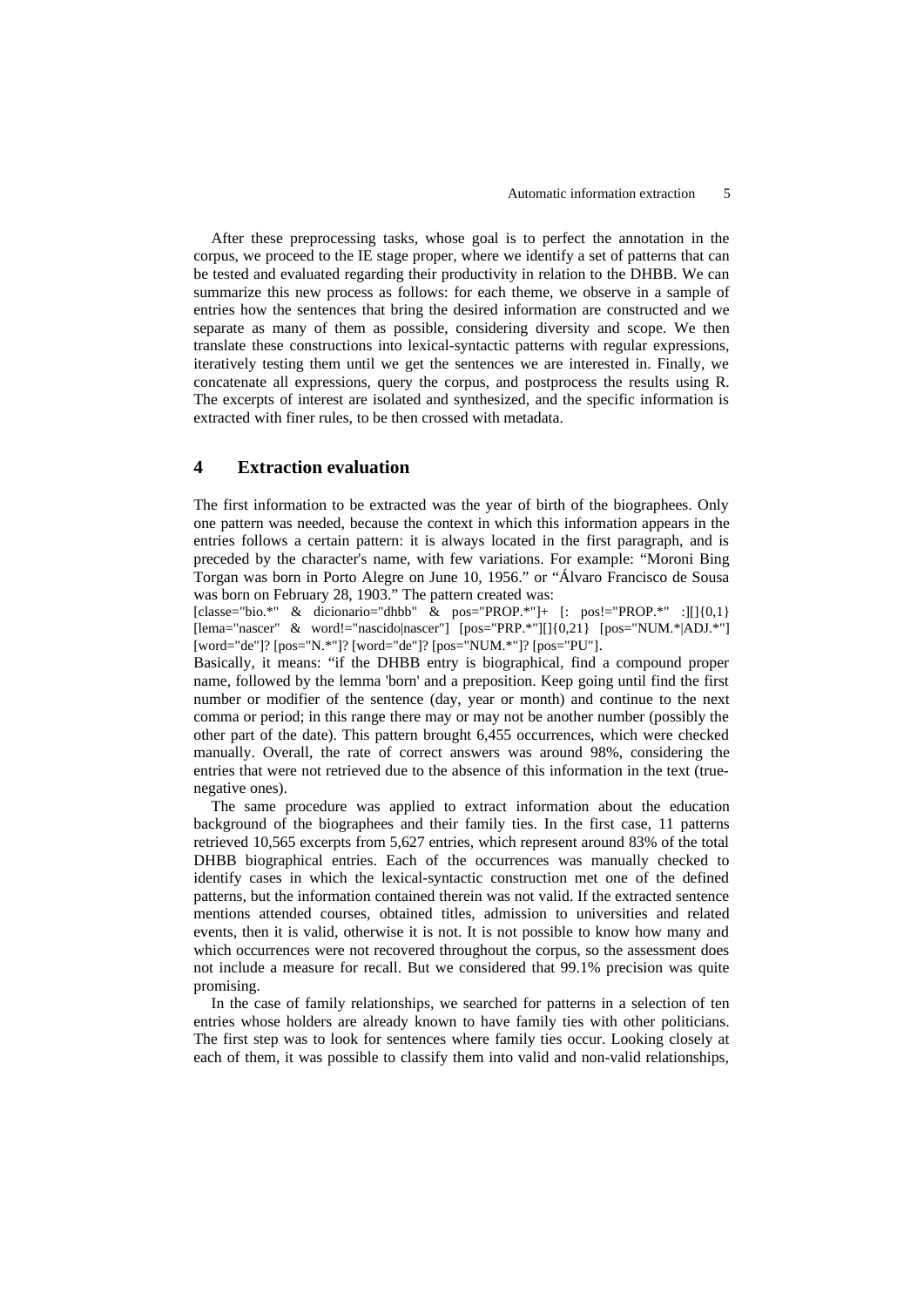based on both a supposed family relationship of the politician with other people, and relationships of third parties mentioned in the entries. Relationships that were considered not valid are cases in which the family term does not represent a direct link with anyone or does not demonstrate any family relationship, as in "...feeding pregnant women, young *mothers* and children". In addition to a perfect identification among biographees that uncovered 35 cases already grounded, we created rules to identify other family relations. We created thus 33 patterns that retrieved 6,220 such relationships in the corpus. Manual verification<sup>[3](#page-5-0)</sup> was restricted to 198 random cases, yielding an average precision of .59. It is important to say that our interest here was not to know whether family ties were correctly identified using these patterns (and most of them were), but rather to measure the proportion of family relationships among politicians that can be found in the corpus. Furthermore, not all biographies can be considered politicians. In our understanding, a politician is someone who is invested in his position through election, nomination or designation, usually members of the executive and legislative branches. Positions that serve merely for bureaucratic jobs, such as technical advisers and consultants, whether executive, legislative, judiciary branches or military, are generally not considered politicians, although they are involved in government decision-making processes. Ordinary citizens such as activists and civic leaders are not considered politicians, even though they may be public opinion makers.

Summing up, to extract the year of birth of the biographees, the F-measure was .99 (their date of their first position is included in the metadata), to extract family relationships among politicians, the (estimated) precision was .59 and for information on education training, the precision reached .991.

These extractions, in turn, allow us to make a distant reading of DHBB that shows i) a drop in the average age in the entry of politicians into the public career, who start to position themselves more and more under 40 years of age, mainly those born from the 1960s; ii) a sharp decline in military training, especially for the post-1920 generations, showing that civilian training replaced military training as the preferred path to reach important political positions; and iii) family ties in politics as a phenomenon that remains over time at very significant rates, often representing more than half of the members of certain categories.

# **5 Distant reading DHBB**

With the data obtained in the extraction, we can carry out some distant reading about the domain of the corpus. The distribution of ages ranging from the generation born before 1920 to the beginning of the 2000s showed us that those aspiring to political careers are getting in the public service steadily younger. The difference in the average between the so-called generation 1 (born before 1900) and generation 6 (born after the 1980s) falls almost by half, that is, if it was more common to start a public career around the age of 50 years old hundred years ago, over time this changed until it reached an average of 27 years old in the last generation (see Fig. 1).

<span id="page-5-0"></span><sup>&</sup>lt;sup>3</sup> Which can be inspected at: https://www.linguateca.pt/acesso/dhbb/verifFamiliaDez2021.html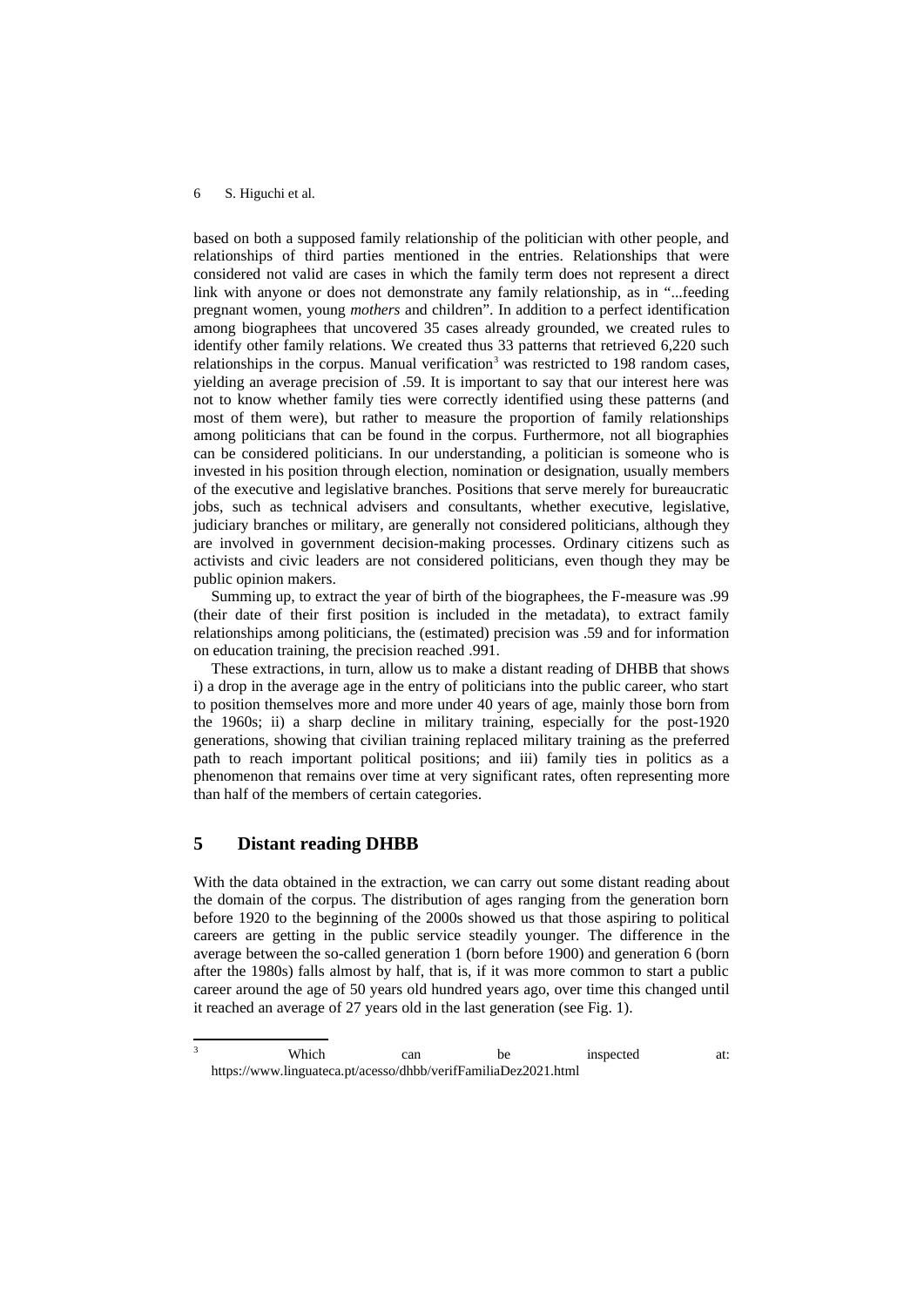#### Automatic information extraction 7



**Fig. 1.** The age of starting public careers, per generation

Regarding the education background of the politicians, among the 48 found areas, in the overall reckoning law school appears preponderant in all generations, followed by military training, with just one third of the first. Degrees in engineering, medicine, administration and economics come next, the latter two being practically tied. Across times, we found that the most significant transformation was the decline in military training from the second (born between 1901 and 1920) to the third generation (born between 1921 and 1940), decreasing almost by half. In fact, the lower presence of politicians with military training from the third generation onwards suggests that civilian training replaced the military career as the most suitable way to reach important political positions.

About family ties in politics, although it is not possible to determine how deeply entrenched Brazilian politics is with regard to family dynasties, since the logic of domination by kinship occurs also in other branches that the DHBB does not cover (like states and municipalities, Executives and Legislative branches), it is possible to see that it is a phenomenon that persists over time, at very significant rates. Presidents and senators are the politicians who most appear with family ties, 50% and 35% respectively, this being most perceived in the first generations (in the present version of DHBB). Ministers and deputies follow with 18%, keeping a stable average over generations. Unfortunately, most of the politicians elected in 2018 have not yet been included in DHBB, and therefore there is no way to study the current context, which would be quite interesting.

### **6 Final considerations**

Our aim in this paper was to investigate the possibility of extracting useful, diverse and high-quality information from a corpus of encyclopedic text. We explored some approaches to automatic information extraction and described a methodology based on the use of textual patterns, where extraction rules are manually created and rely mainly on lexical-syntactic aspects and semantic annotation of the corpus. We tested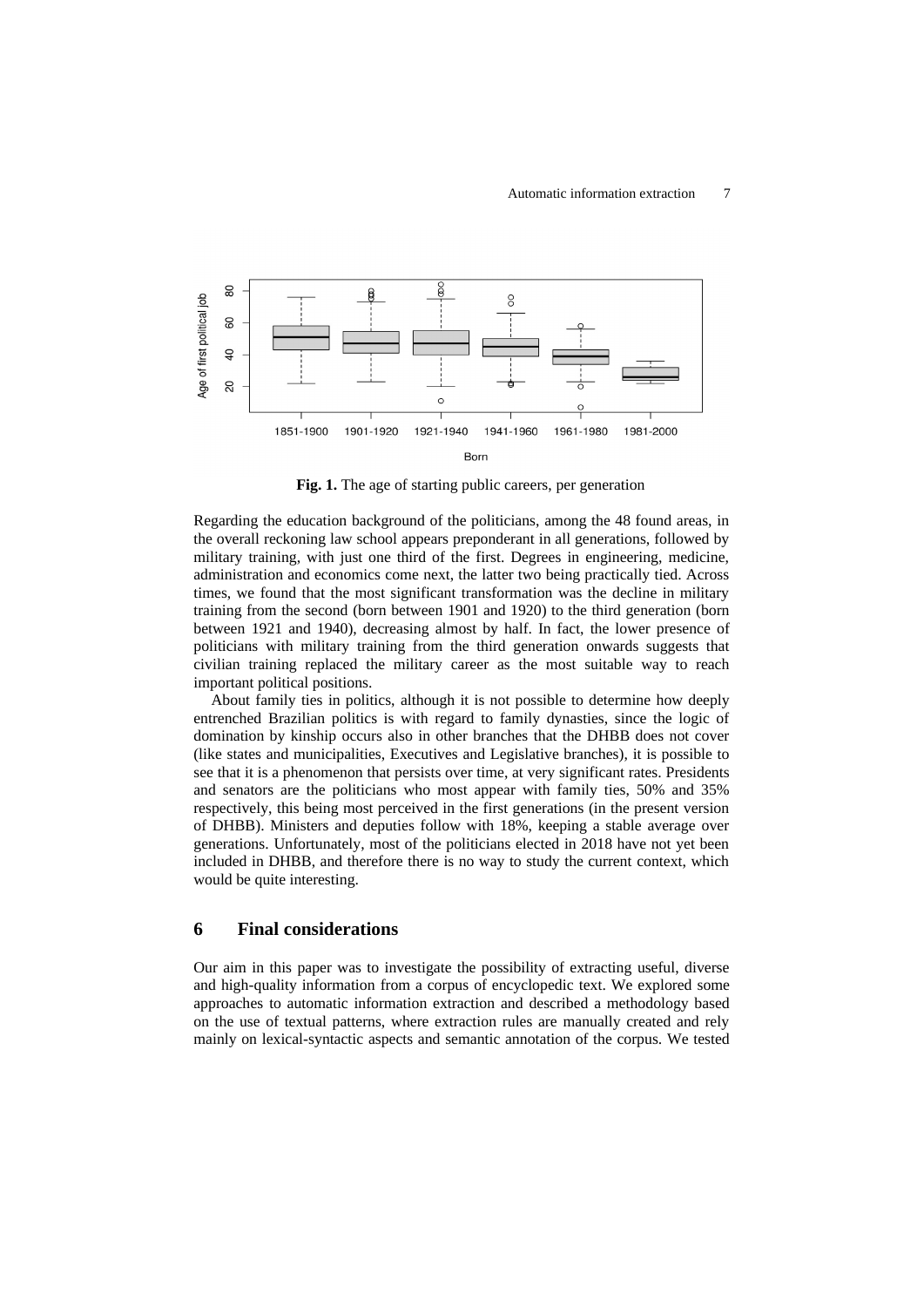the proposed approach in three cases. In general, the results showed high accuracy in the quality of the information extracted.

 One big challenge we became aware of during this investigation was how to find a balance between a sufficient number of patterns and a good enough coverage. This is about the quantity – and consequently, the manual work required – of expressions that should be created and applied, which is not easy to predict because of the language's own natural expressiveness.

Although the methodology itself is not new, this study explored issues that have been addressed in debates where the humanities disciplines have been modified with the use of computational techniques, in order to assess the opportunities that open up in this potentially innovative scenario. In our view, these new tools can indeed lead to the expansion of academic research along various alleys, both in terms of methods renewal and knowledge production. Certainly difficulties exist and the challenges are many, but the possibilities open by innovation scenarios lead to a continuous and deserved effort to try to overcome them, if we invest enough work in tailoring the material to our research needs.

The main contributions of this work are: the creation of an annotated encyclopedic corpus made available for language and humanities studies; the presentation of a methodology based on a philosophy of cyclical enrichment: the more information is obtained, the more it is added to the corpus itself; and the compilation of a set of patterns that can be adapted to other corpora containing a similar type of annotations [7].

### **References**

- 1. Abreu, A., Lattman-Weltman, F., de Paula, C.J. (eds.): Dicionário Histórico-Biográfco Brasileiro pós-1930. CPDOC/FGV, Rio de Janeiro, Brazil, 3 ed. (2010).
- 2. Agt-Rickauer, H.: Supporting Domain Modeling with Automated Knowledge Acquisition and Modeling Recommendations (Thesis). Elektrotechnik und Informatik der Technischen Universitat Berlin, Germany (2019).
- 3. Bick, E.: Functional Aspects on Portuguese NER. In Santos, D., Cardoso, N., ed., Reconhecimento de entidades mencionadas em português: Documentação e actas do HAREM, a primeira avaliação conjunta na área. Linguateca, pp. 145-155 (2007).
- 4. Golshan, P. N., Dashti, H. R., Azizi, S., Safari, L.: A Study of Recent Contributions on Information Extraction. arXiv preprint :1803.05667 (2018).
- 5. Hearst, M.: Automatic acquisition of hyponyms from large text corpora. In Proceedings of the 14th conference on Computational linguistics, v. 2, Coling'92, pp. 539–545, Stroudsburg, PA, USA (1992).
- 6. Hearst, M.: Automated discovery of WordNet relations. In Fellbaum, C., ed., WordNet: An Electronic Lexical Database, p. 131-151. MIT Press, May (1998).
- 7. Higuchi, S.: Extração automática de informações: uma leitura distante do Dicionário Histórico-Biográfico Brasileiro (DHBB). Thesis. PUC-Rio. Rio de Janeiro, Brazil (2021).
- 8. Higuchi, S., Freitas, C., Cuconato, B., Rademaker, A.: Text Mining for History: First Steps on Building a Large Dataset. In Calzolari, N. et al., ed, Proceedings of the Eleventh International Conference on Language Resources and Evaluation (LREC 2018), Miyazaki, Japan (2018).